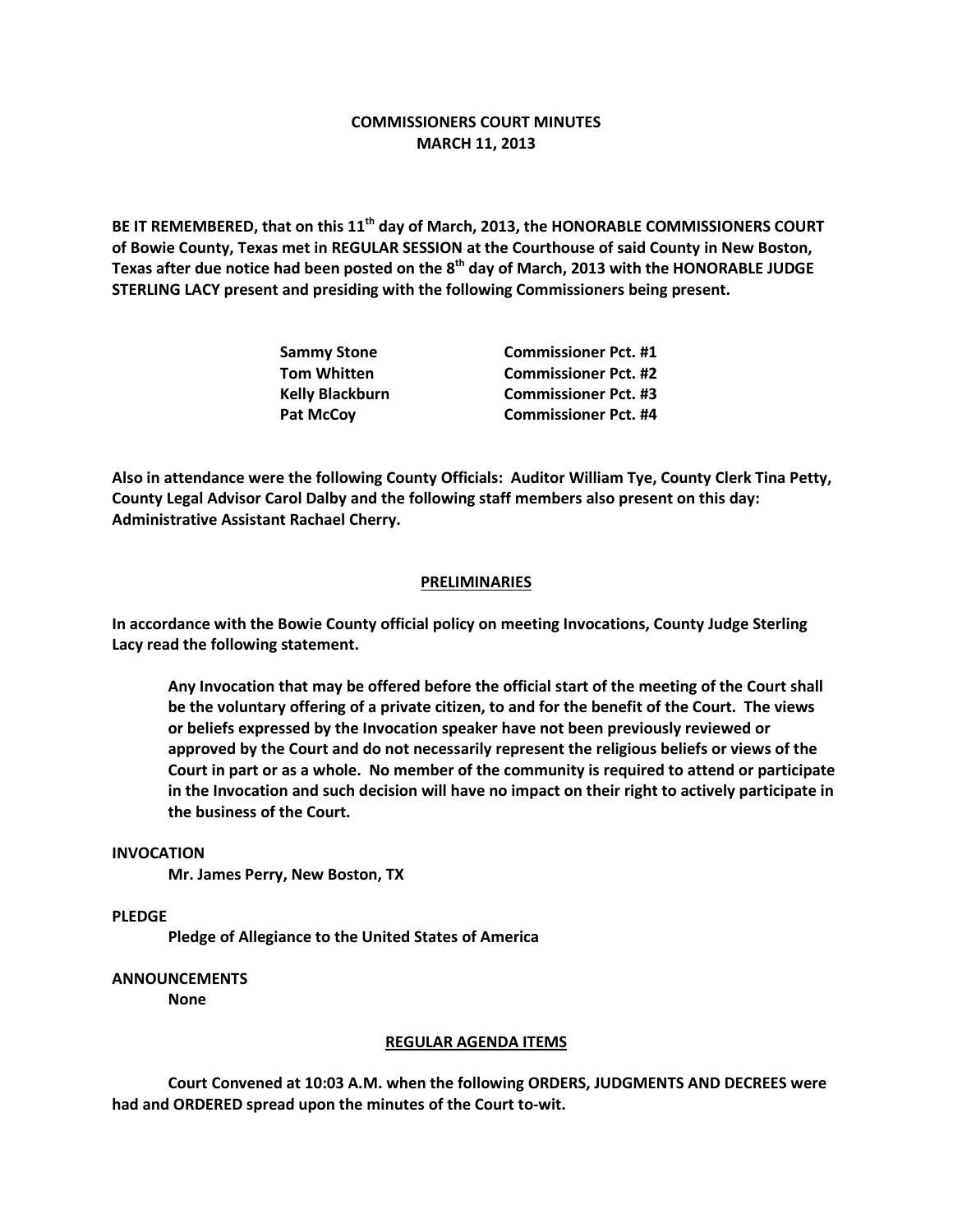**Item 1: There were no Public Comments.**

**Item 2: There was no Commissioners Court response to Public Comments.**

- **Item 3: On this 11th day of March, 2013, a motion was made by Commissioner Sammy Stone and duly second by Commissioner Tom Whitten to approve Racial Profiling Report to Governing Body to comply with Article 2.132(b) of Texas Code of Criminal Procedure-Jeff Neal, Sheriff's Dept. Motion was put to a vote and all voted aye and none opposed. Motion carried.**
- **Item 4: On this 11th day of March, 2013, a motion was made by Commissioner Pat McCoy and duly second by Commissioner Sammy Stone to take no action on Agenda Item #4 (Request by Texarkana Water Utilities and Member Cities for Bowie County Tax Payers to pay the cost to move their waterline necessitated by the Hwy 82 Widening Project). Motion was put to a vote and all voted aye and none opposed. Motion carried.**
- **Item 5: On this 11th day of March, 2013, a motion was made by Commissioner Pat McCoy and duly second by Commissioner Kelly Blackburn to take no action on Agenda Item #5-the non payment of bills by Bi- State Justice Building (that are owed and due to Bowie County's Former Jail Vendor, Community Education Centers (CEC)). Judge Lacy polled the Commissioners; Commissioner Sammy Stone-aye; Commissioner Pat McCoy-aye; Judge Lacy no; Commissioner Tom Whitten-aye; Commissioner Kelly Blackburn-yes, no action. Motion was put to a vote and four (4) voted aye and one (1) opposed. Motion carried.**
- **Item 6: On this 11th day of March, 2013, a motion was made by Commissioner Pat McCoy and duly second by Commissioner Kelly Blackburn to approve the proposed 2013 budget for the Bi-State Justice Building as presented on March 11, 2013. Motion was put to a vote and all voted aye and none opposed. Motion carried.**
- **Item 7: On this 11th day of March, 2013, a motion was made by Commissioner Pat McCoy and duly second by Commissioner Kelly Blackburn to restore the \$267,475 plus any monies collected to date to the Archive Fee and that we direct our County Attorney to seek an opinion on how these funds have been used and what our options are. Judge Lacy polled the Commissioners: Commissioner Sammy Stone-aye; Commissioner Pat McCoy-aye; Judge Lacy-no; Commissioner Tom Whitten-yes; Commissioner Kelly Blackburn-yes. Motion was put to a vote and four (4) voted aye and one (1) opposed. Motion carried.**
- **Item 8: On this 11th day of March, 2013, a motion was made by Commissioner Sammy Stone and duly second by Commissioner Tom Whitten to make the Proclamation, March 17-23, 2013 as "Poison Prevention Week" in Bowie County. Motion was put to a vote and all voted aye and none opposed. Motion carried.**

**Item 9: On this 11th day of March, 2013, a motion was made by Commissioner Sammy Stone and duly**